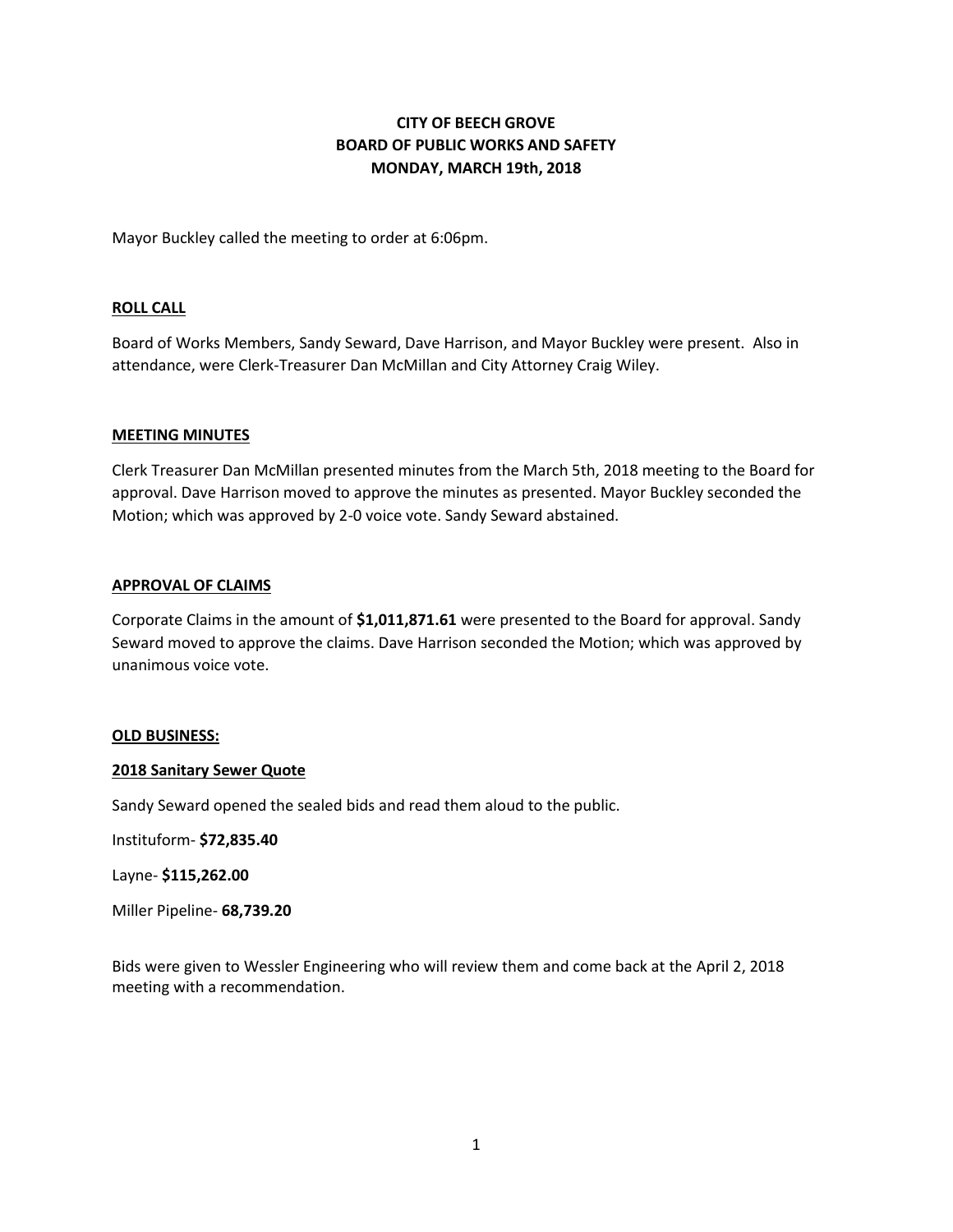#### **NEW BUSINESS:**

# **Resolution No.1, 2018**

*AIM Medical Trust*

City attorney Craig Wiley reported on the changes to AIM, including name change, number of Board Members and approval of an accounting firm.

Sandy Seward moved to approve Resolution No.1, 2018. Dave Harrison seconded the Motion; which was approved by unanimous voice vote.

## **Supplement Agreement 1 – Churchman Round –A- Bout**

Scott Hornsby from GAI, Design Engineers, gave an update on the agreement. They are about 60% into the project and are into the environmental phase. A public hearing will be held probably late June, or early July. They also are going to start the appraisals, they have 6 commercial properties that will be affected, and not in a great way. No parking will be affected. Stage 3, 90% plan, should be ready in February 2019, ready for contracts in May 2019 and Letting in July 2019. Dirt should be turning in September 2019. Additional environmental work has been completed, drainage work and a few other tweaks, but the large part of this amendment is for the land acquisition services in the amount of \$73, 190.00; which will raise the total amount to \$315, 480.00. The amount is budgeted. Sandy Seward moved to approve the agreement. Dave Harrison seconded the Motion; which was approved by unanimous voice vote.

## **Surplus Equipment Senior Center**

Clerk-Treasurer McMillan read a request from Senior Center Director, Stephanie Bramlett, into the record. She is requesting to surplus a broken ice machine.

Sandy Seward moved to approve the surplus of an ice machine. Dave Harrison seconded the Motion which was approved by unanimous voice vote.

# **Surplus Equipment – Fire Department**

Chief Cheshire read a request in the record to surplus hose that is all greater than 10 years old or damaged. It will not be auctioned because it is not safe.

Sandy Seward moved to approve the surplus of fire hose. Dave Harrison seconded the Motion which was approved by unanimous voice vote.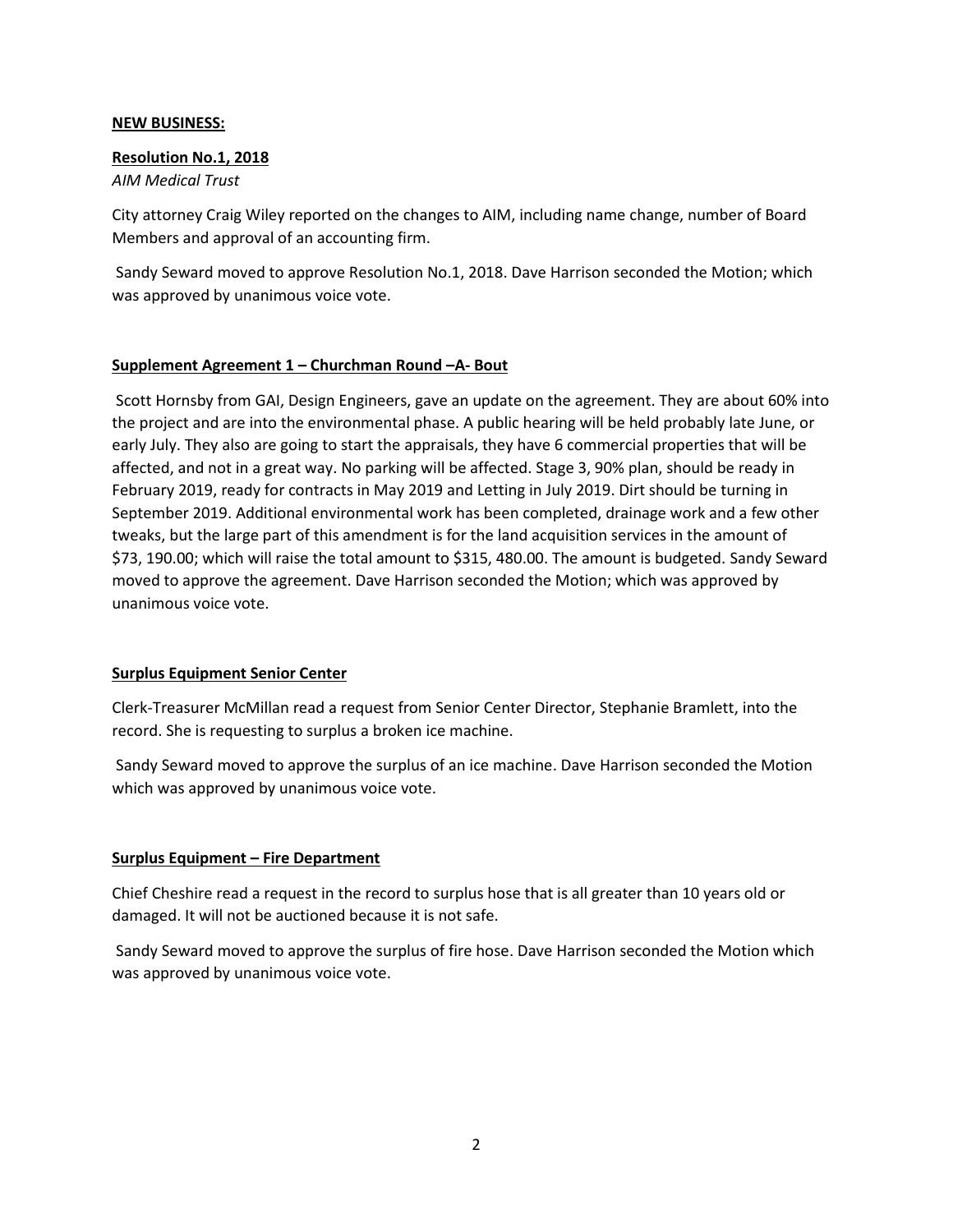# **Master Vendors License – Promoters Club**

License is for fireworks, fall festival and cars r us car show. All insurance and paperwork are in order.

Sandy Seward moved to approve the license. Dave Harrison seconded the Motion, which was approved by unanimous voice vote.

## **Approval for Promoters Club to use the lot behind Senior Center and electric hook-up**

Sandy Seward moved to approve the use of the lot and electric hookup for the fall festival. Dave Harrison seconded the Motion; which was approved by unanimous voice vote.

## **Assistant Electrical Inspector Fill In**

Mayor Buckley has selected Paul Roth of J. E. Brown Electric. No approval is needed.

## **PAO Resignations – BGPD Cynthia Miller and Tracy Pompey**

Sandy Seward moved to approve the resignation of Cynthia Miller effective 3/19/2018. Dave Harrison seconded the Motion which was approved by unanimous voice vote.

Sandy Seward moved to approve the resignation of Tracy Pompey effective 3/19/2018. Dave Harrison seconded the Motion which was approved by unanimous voice vote.

## **Permission to Hire PAO Replacements**

Sandy Seward moved to approve. Dave Harrison seconded the Motion which was approved by unanimous voice vote.

## **Permission to Hire in the Clerk-Treasurer's Office**

Sandy Seward moved to approve. Dave Harrison seconded the Motion which was approved by unanimous voice vote.

## **Resignation – Community Center -Crystal Hammer**

Clerk-Treasurer McMillan read the resignation letter into the record.

Sandy Seward moved to approve. Dave Harrison seconded the Motion which was approved by unanimous voice vote.

## **Permission to Hire – Community Center**

Sandy Seward Moved to approve. Dave Harrison seconded the Motion which was approved by unanimous voice vote.